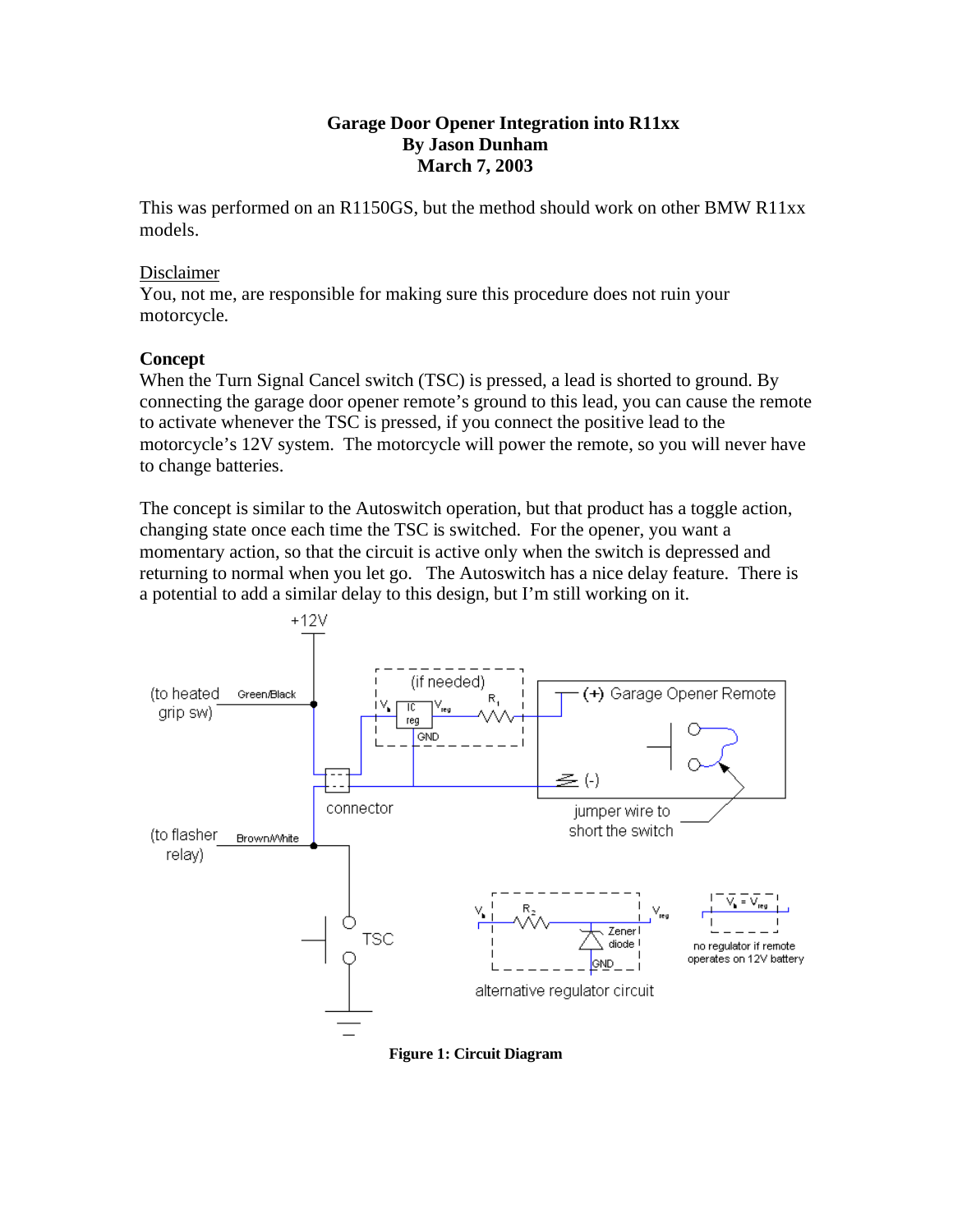### **Design**

First, determine the power source for your garage door opener. Mine had a 12V camerastyle battery, which was lucky. Other common batteries would be 9V, 3V (2 AA or AAA), or 1.5V (one AA or AAA). If some other battery than 12V, you will need a regulator and/or resistor to drop the voltage to the right level. See Appendix A for the design method.

Next, figure out how to bypass the momentary switch on your opener. Underneath the button you press, there will probably be some kind of membrane switch attached to the opener's circuit board. Remove the battery, and use your multimeter in continuity mode to figure out which terminals of the switch are shorted when the button is pressed. I really wouldn't advise doing this kind of installation unless you have a multimeter and know how to use it.

### **Installation**

Solder a jumper wire across the remote's button switch terminals so that the switch is bypassed. From now on, whenever there is power to your remote, the unit will be sending the signal to your opener.

Solder a pair of wires to the battery terminals in your remote. If you've designed a voltage converter, you need to solder that in too. You can probably put your converter parts where the battery used to be. I used 24ga wire, but just about anything will do. I put a connector on it to make installation and removal a bit easier.

These wires need to be connected to the motorcycle's power and TSC leads. You'll probably want to connect everything under the gas tank because all the wires are fairly accessible. Connect the positive lead to a switched 12V source. I used the Green/Black wire which supplies power to the heated grips. Connect the negative lead to the TSC wire, which is Brown/White. With the bike off, you should use your multimeter to verify that this wire is shorted to ground when you press the TSC. Use cable ties to secure the wires to the frame up to the instrument cluster shelf.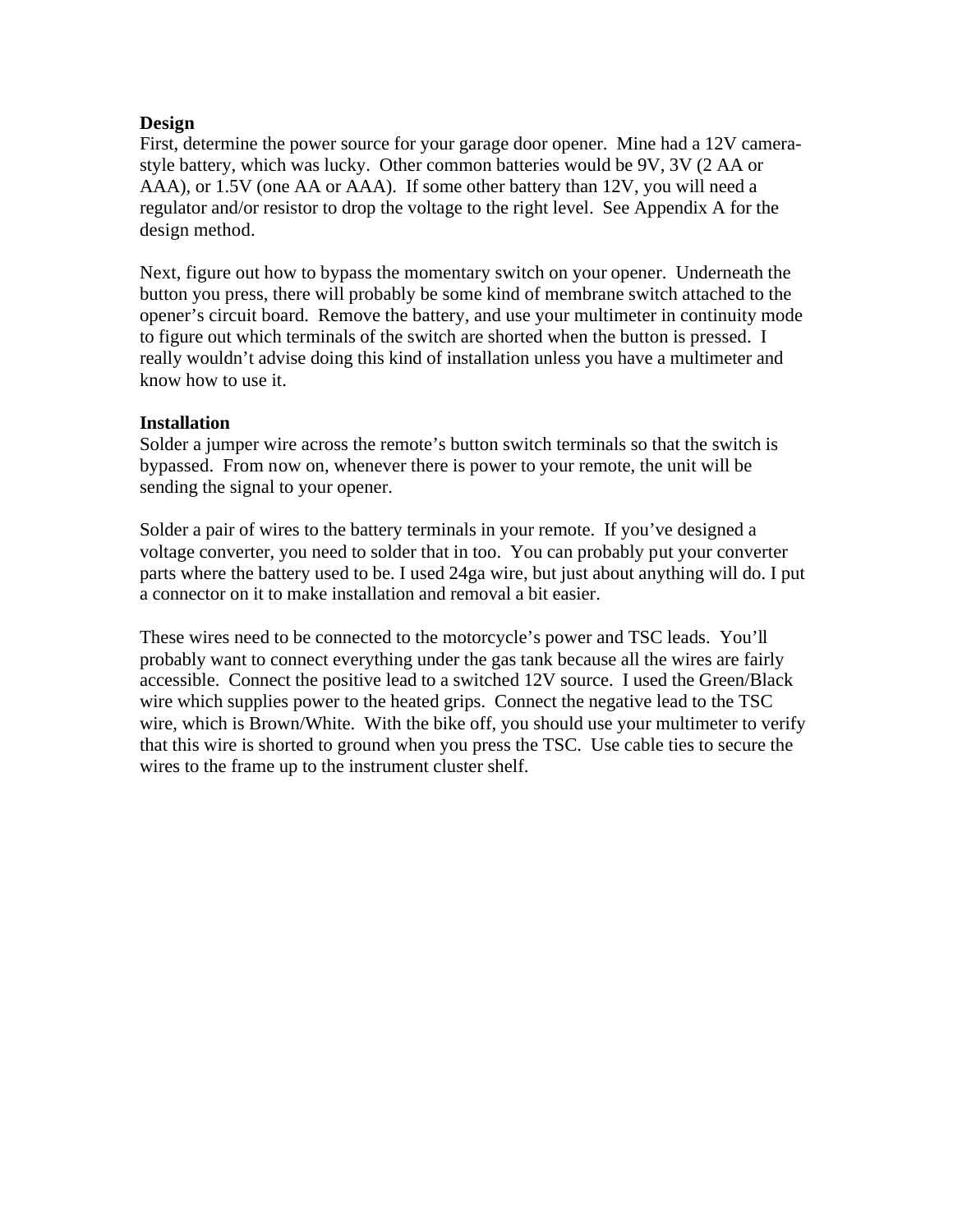

You could also mount the remote (especially if it is small) under the seat. This will provide the best protection from moisture as you wash the bike. I doubt this would affect the transmitter range. I wanted to mount mine on the shelf under the instrument cluster, so I needed some waterproofing. If you're careful when washing, and you don't ride in the rain you might not need the waterproofing, but one day you will probably ruin it. At least the Green/Black wire is fused, so you probably wouldn't hurt the rest of the electrical system.

I have a vaccum food sealer, so I took a bag, cut off a corner, and led the wires out. Then I filled that hole with silicone sealant, let it cure, and sealed up the bag with the opener inside. I wrapped the whole thing in electrical tape in an attempt to make it invisible. I taped the whole package to the shelf with double-stick tape. Voila!

 I would like to add a ¾-second delay circuit to this design. Most of the time you use your TSC for canceling the signals, and you hold the button for less time. There's little harm in firing the remote every time you use TSC, but you might re-open your garage door as you're leaving home, or when you are checking your turn signal functionality in the garage, you might inadvertently close the door on yourself. With some older lesssecure remotes, you might also open random garages and gates as you drive around, but those people should get more secure systems (and so should you).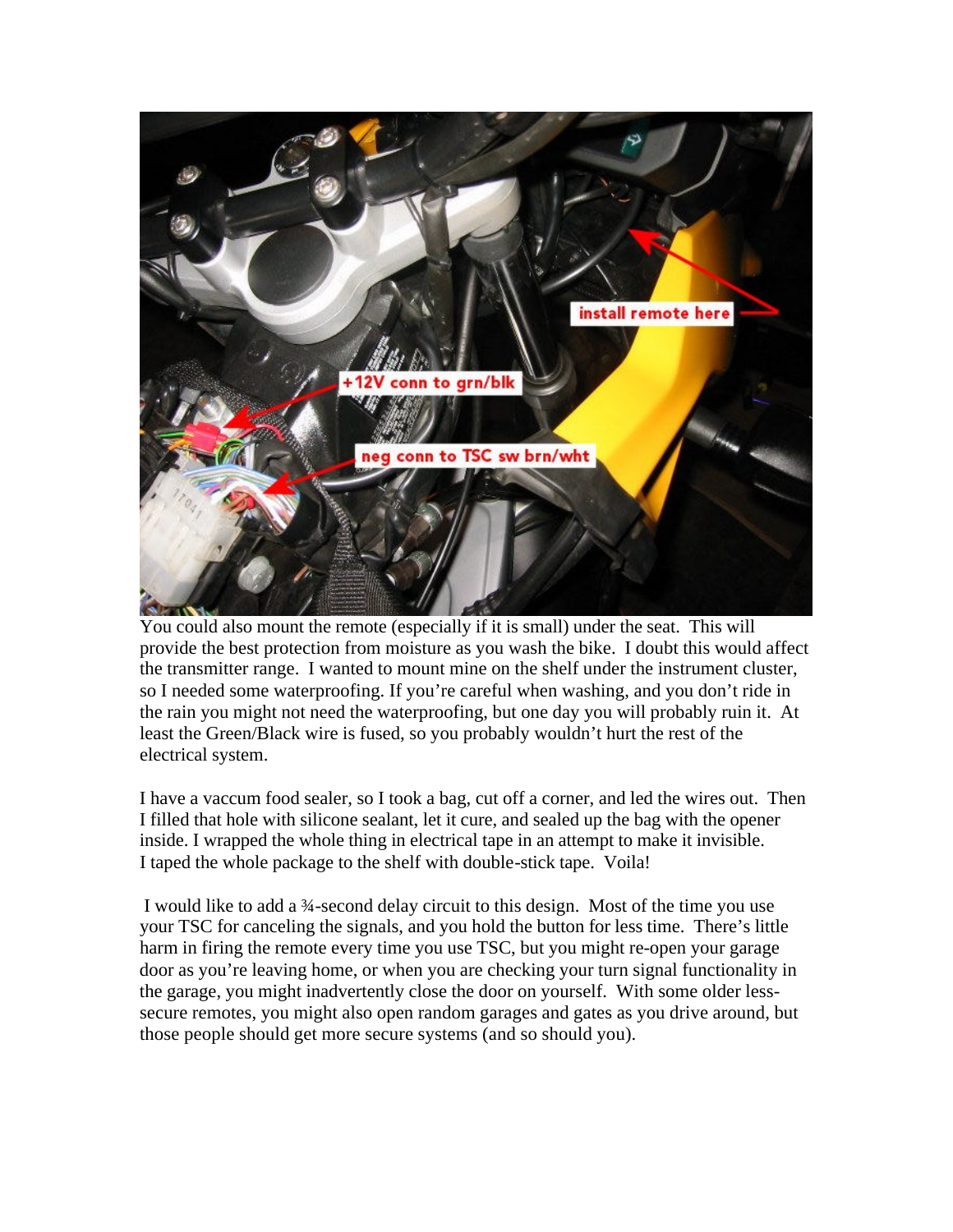### **Appendix: Voltage Regulator.**

If your remote does not use a 12V battery, you will need to include a voltage regulator in your circuit. This does require some engineering, but it's not terribly difficult. Feel free to contact me if you have questions (or corrections), but remember I'm just a hobbyist, not an expert.

## **Regulators:**

The easiest way to go is to find a solid-state (IC) voltage regulator chip with the same output voltage as your batteries. Digikey.com or a good electronics store will have a good selection, but with Digikey, you'll need to buy other things to fill up your \$25 minimum order, because the regulator should be less than \$2. Radio shack sells a 7805 regulator which is 5V, but you'll need a resistor to drop the voltage down to your 3V or 1.5V battery level. I've used a 9V regulator in another project, but you could probably get by with a resistor directly from the 12V bike power using the method below.

You can build a very simple regulator with a Zener diode, but you'll still have to find a good source of electronic parts. Radio Shack's selection is too limited. This web page has a very simple calculator for picking the right parts. You still need to determine the current drawn by your remote. You can estimate it, but you might end up with a conservative design for which you'll have more trouble finding the resistor. http://www.csgnetwork.com/zenerdiodecalc.html

or http://www.vwlowen.demon.co.uk/java/zener.htm

Regulators have a specification for amount of current they can handle and/or the power rating (they are related), but a remote is designed to use very little current so that the batteries will last. Therefore you can use the smallest IC regulator you can find

# **Resistors:**

To get more voltage drop, you can add a resistor in series between your opener and the voltage source or regulator. This isn't really the best way, but for this application it should work fine. First you must find out how much current your remote draws when it is active. Set your multimeter to measure current, then clip your meter in series with the battery. Press and hold the remote's button until the current reading stabilizes. (Your garage door will activate if you are nearby.) My opener draws  $I_{\text{onener}} = 2.1 \text{mA}$ .

I don't recommend using only a resistor if your remote runs on less than 9V, but it might work. The problem is that the bike's 12V varies quite a bit, and your remote might work intermittently or it might burn out prematurely if the dropped voltage varies too much from the intended battery voltage.

The resistor you need is  $R = (V_{reg} - V_{bat}) \times 1000 / I_{operator}$ where  $V_{reg}$  is your regulator output, or 12 if are not using any regulator chip.